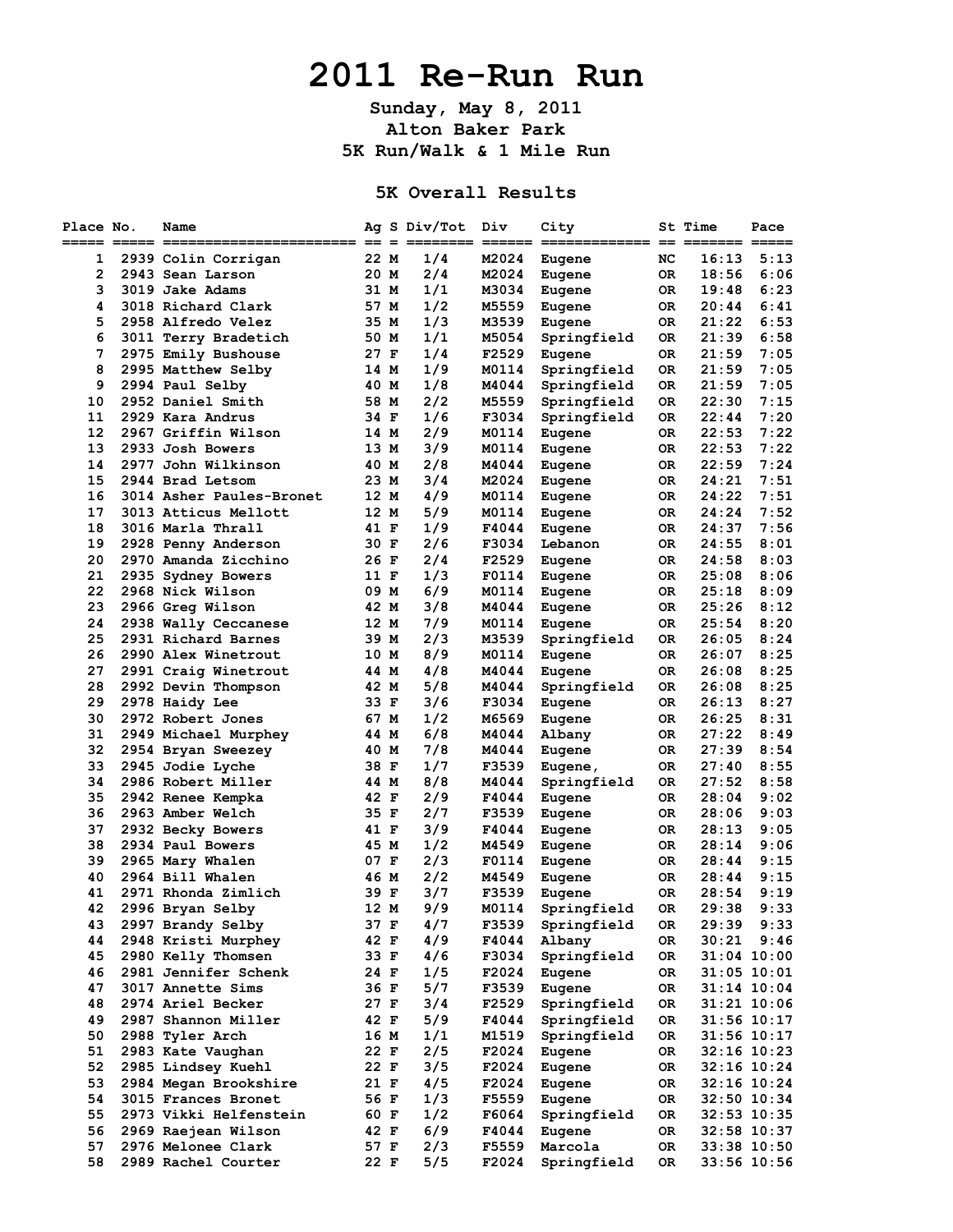| 59 | 2962 Kristi Wallace    | 50 F | 1/4 | F5054 | Eugene        | 0R        | 34:10 11:00     |  |
|----|------------------------|------|-----|-------|---------------|-----------|-----------------|--|
| 60 | 2936 Bruce Brown       | 60 M | 1/1 | M6064 | Eugene        | OR.       | 34:46 11:12     |  |
| 61 | 2951 Nicole Pearson    | 48 F | 1/1 | F4549 | Eugene        | OR.       | 34:47 11:12     |  |
| 62 | 3007 Kyle Skinner      | 39 M | 3/3 | M3539 | Creswell      | OR.       | 36:11 11:39     |  |
| 63 | 3005 Amanda Dodson     | 15 F | 1/2 | F1519 | Creswell      | 0R        | 36:59 11:55     |  |
| 64 | 2940 Angie Dahms       | 54 F | 2/4 | F5054 | Marcola       | OR.       | 37:05 11:57     |  |
| 65 | 2947 Levi Maggard      | 24 M | 4/4 | M2024 | Pleasant Hill | <b>OR</b> | $37:56$ $12:13$ |  |
| 66 | 2927 Carrie Aker       | 33 F | 5/6 | F3034 | Springfield   | OR.       | 39:03 12:34     |  |
| 67 | 2959 Melissa Voci      | 33 F | 6/6 | F3034 | Pleasant Hill | OR.       | $39:42$ $12:47$ |  |
| 68 | 2979 Kristen Nelson    | 27 F | 4/4 | F2529 | Eugene        | OR.       | 43:28 14:00     |  |
| 69 | 3012 Kay Hyde-Patton   | 42 F | 7/9 | F4044 | Eugene        | OR.       | 43:47 14:06     |  |
| 70 | 3002 Kiara Pearson     | 08 F | 3/3 | F0114 | Eugene        | OR.       | 46:51 15:05     |  |
| 71 | 2955 Pat Turanski      | 68 F | 1/1 | F6569 | Eugene        | OR.       | 48:00 15:27     |  |
| 72 | 2956 Richard Turanski  | 68 M | 2/2 | M6569 | Eugene        | OR.       | 48:33 15:38     |  |
| 73 | 2950 Barbara Nill      | 50 F | 3/4 | F5054 | Eugene        | OR.       | 48:34 15:38     |  |
| 74 | 2941 Susie Ingalls     | 63 F | 2/2 | F6064 | Junction City | OR.       | 48:35 15:39     |  |
| 75 | 3008 Elizabeth Dodson  | 17 F | 2/2 | F1519 | Creswell      | OR.       | 51:26 16:34     |  |
| 76 | 2982 Deanna Stollar    | 55 F | 3/3 | F5559 | Springfield   | <b>OR</b> | $52:24$ 16:52   |  |
| 77 | 2993 Nancy Scott       | 54 F | 4/4 | F5054 | Eugene        | OR.       | $52:25$ 16:52   |  |
| 78 | 2930 Joy Barnes        | 42 F | 8/9 | F4044 | Springfield   | OR.       | $52:47$ 17:00   |  |
| 79 | 3000 Sarah Focht       | 36 F | 6/7 | F3539 | Eugene        | OR.       | 53:43 17:18     |  |
| 80 | 2999 Heather Meeler    | 35 F | 7/7 | F3539 | Eugene        | OR.       | $53:43$ $17:18$ |  |
| 81 | 3006 Christina Skinner | 41 F | 9/9 | F4044 | Creswell      | OR.       | 54:25 17:31     |  |
|    |                        |      |     |       |               |           |                 |  |

## **5K Results By Age Group**

| MALE AGE GROUP: 01 TO 14   |                   |       |                 |                                        |    |                 |             |
|----------------------------|-------------------|-------|-----------------|----------------------------------------|----|-----------------|-------------|
| 1 Matthew Selby            | 14                | 21:59 | 7:05            | 6 Nick Wilson                          | 09 | 25:18           | 8:09        |
| 2 Griffin Wilson           | 14                | 22:53 | 7:22            | 7 Wally Ceccanese                      | 12 | 25:54           | 8:20        |
| 3 Josh Bowers              | 13                | 22:53 | 7:22            | 8 Alex Winetrout                       | 10 | 26:07           | 8:25        |
| 4 Asher Paules-Bronet      | $12 \overline{ }$ | 24:22 | 7:51            | 9 Bryan Selby                          | 12 | 29:38           | 9:33        |
| 5 Atticus Mellott          | 12                | 24:24 | 7:52            |                                        |    |                 |             |
| FEMALE AGE GROUP: 01 TO 14 |                   |       |                 |                                        |    |                 |             |
| 1 Sydney Bowers            | 11                | 25:08 | 8:06            | 3 Kiara Pearson                        | 08 | 46:51 15:05     |             |
| 2 Mary Whalen              | 07                | 28:44 | 9:15            |                                        |    |                 |             |
| MALE AGE GROUP: 15 TO 19   |                   |       |                 |                                        |    |                 |             |
| 1 Tyler Arch               | 16                |       | 31:56 10:17     |                                        |    |                 |             |
| FEMALE AGE GROUP: 15 TO 19 |                   |       |                 |                                        |    |                 |             |
| 1 Amanda Dodson            | 15                |       | 36:59 11:55     | 2 Elizabeth Dodson                     | 17 | 51:26 16:34     |             |
| MALE AGE GROUP: 20 TO 24   |                   |       |                 |                                        |    |                 |             |
| 1 Colin Corrigan           | 22                | 16:13 | 5:13            | 3 Brad Letsom                          | 23 | 24:21 7:51      |             |
| 2 Sean Larson              | 20                | 18:56 | 6:06            | 4 Levi Maggard                         | 24 | 37:56 12:13     |             |
| FEMALE AGE GROUP: 20 TO 24 |                   |       |                 |                                        |    |                 |             |
|                            | 24                |       |                 |                                        |    |                 |             |
| 1 Jennifer Schenk          | 22                |       | 31:05 10:01     | 4 Megan Brookshire<br>5 Rachel Courter | 21 | 32:16 10:24     |             |
| 2 Kate Vaughan             | 22                |       | $32:16$ 10:23   |                                        | 22 |                 | 33:56 10:56 |
| 3 Lindsey Kuehl            |                   |       | $32:16$ $10:24$ |                                        |    |                 |             |
| FEMALE AGE GROUP: 25 TO 29 |                   |       |                 |                                        |    |                 |             |
| 1 Emily Bushouse           | 27                | 21:59 | 7:05            | <b>3 Ariel Becker</b>                  | 27 |                 | 31:21 10:06 |
| 2 Amanda Zicchino          | 26                | 24:58 | 8:03            | 4 Kristen Nelson                       | 27 | 43:28 14:00     |             |
| MALE AGE GROUP: 30 TO 34   |                   |       |                 |                                        |    |                 |             |
| 1 Jake Adams               | 31                | 19:48 | 6:23            |                                        |    |                 |             |
| FEMALE AGE GROUP: 30 TO 34 |                   |       |                 |                                        |    |                 |             |
| 1 Kara Andrus              | 34                | 22:44 | 7:20            | 4 Kelly Thomsen                        | 33 |                 | 31:04 10:00 |
| 2 Penny Anderson           | 30                | 24:55 | 8:01            | 5 Carrie Aker                          | 33 | 39:03 12:34     |             |
| 3 Haidy Lee                | 33                | 26:13 | 8:27            | 6 Melissa Voci                         | 33 | $39:42$ $12:47$ |             |
| MALE AGE GROUP: 35 TO 39   |                   |       |                 |                                        |    |                 |             |
| 1 Alfredo Velez            | 35                | 21:22 | 6:53            | 3 Kyle Skinner                         | 39 | 36:11 11:39     |             |
| 2 Richard Barnes           | 39                | 26:05 | 8:24            |                                        |    |                 |             |
| FEMALE AGE GROUP: 35 TO 39 |                   |       |                 |                                        |    |                 |             |
| 1 Jodie Lyche              | 38                | 27:40 | 8:55            | 5 Annette Sims                         | 36 |                 | 31:14 10:04 |
| 2 Amber Welch              | 35                | 28:06 | 9:03            | 6 Sarah Focht                          | 36 | 53:43 17:18     |             |
| 3 Rhonda Zimlich           | 39                | 28:54 | 9:19            | <b>7 Heather Meeler</b>                | 35 | 53:43 17:18     |             |
| 4 Brandy Selby             | 37                | 29:39 | 9:33            |                                        |    |                 |             |
| MALE AGE GROUP: 40 TO 44   |                   |       |                 |                                        |    |                 |             |
| 1 Paul Selby               | 40                | 21:59 | 7:05            | 5 Devin Thompson                       | 42 | 26:08           | 8:25        |
| 2 John Wilkinson           | 40                | 22:59 | 7:24            | 6 Michael Murphey                      | 44 | 27:22           | 8:49        |
| 3 Greg Wilson              | 42                | 25:26 | 8:12            | 7 Bryan Sweezey                        | 40 | 27:39           | 8:54        |
| 4 Craig Winetrout          | 44                | 26:08 | 8:25            | 8 Robert Miller                        | 44 | 27:52           | 8:58        |